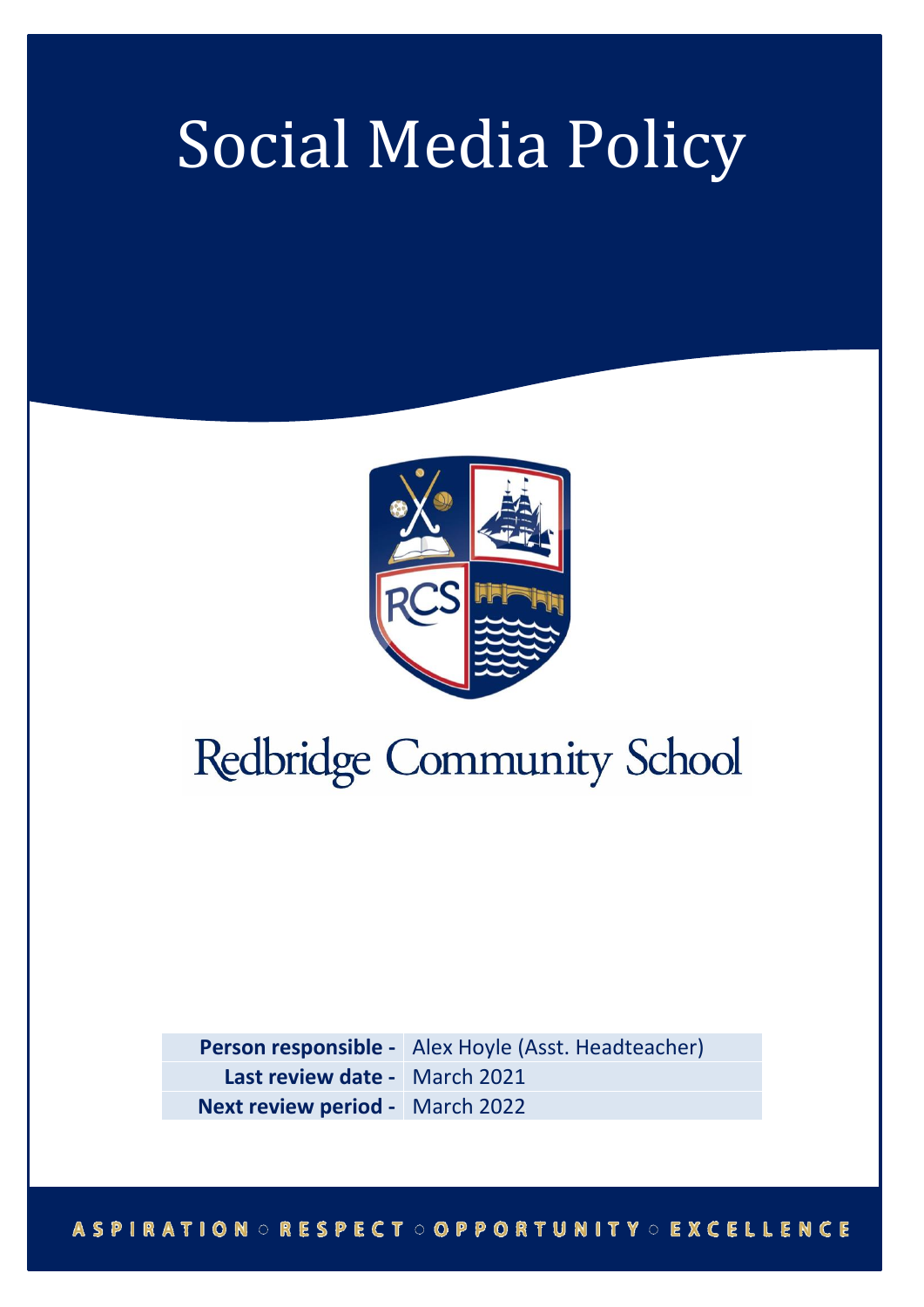### **Contents**

|     | Introduction                                    | Page 3 |
|-----|-------------------------------------------------|--------|
|     | Aim                                             | Page 3 |
| 3.1 | <b>Definition of Social Media</b>               | Page 3 |
| 4.  | Use of Social Media                             | Page 3 |
| 5.1 | Monitoring use of Social media during work time | Page 4 |
| 6.1 | Social Media in your personal life              | Page 4 |
| 7.1 | Disciplinary action over Social Media use       | Page 5 |
| 8.  | <b>Review</b>                                   | Page 6 |
|     | 9. Social Media Guidelines                      | Page 7 |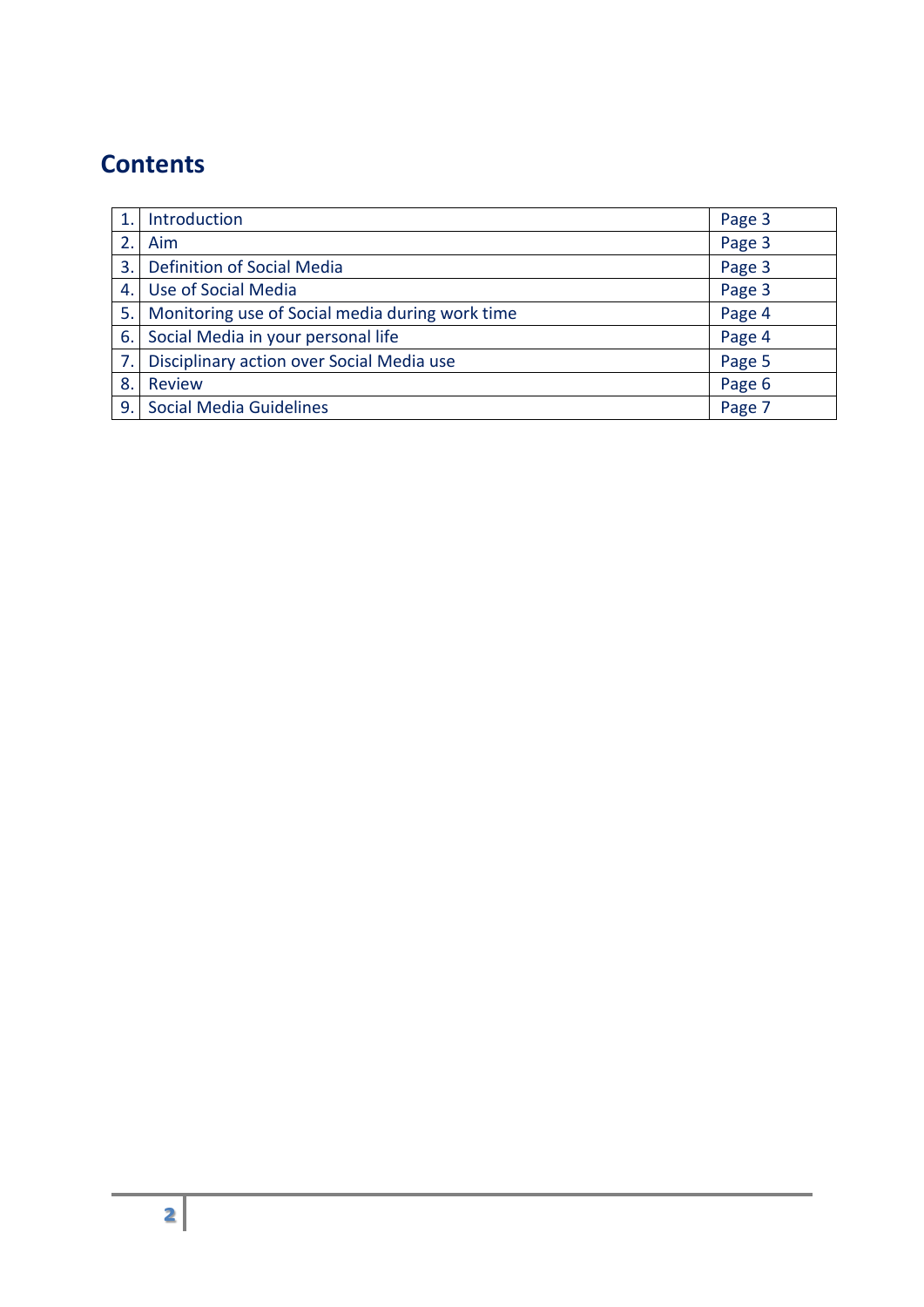#### **1. Introduction**

- **1.1** 'Social media' is the term commonly given to web-based tools which allow users to interact with each other in some way – by sharing information, opinions, knowledge and interests online. As the name implies, social media involves the building of online communities or networks to encourage participation and engagement.
- **1.2** To avoid major mistakes which could result in reputational, legal and ethical issues, and misuse/abuse of a well-functioning social media relationship, it is important that we **manage** any potential risks through a common-sense approach and framework as well as proactively monitoring the development of such applications.

#### **2. Aim**

**2.1** This policy aims to provide managers and individual employees with information concerning the use of, or the development of, any social media application, and to help them get the best out of the tools available whilst maintaining a safe professional environment and protecting themselves, as well as Redbridge Community School.

#### **3. Definition of social media**

- **3.1** For the purposes of these guidelines, social media is a type of interactive online media that allows parties to communicate instantly with each other or to share data in a public forum. This includes email, online social forums, blogs, video and image-sharing websites and similar facilities.
- **3.2** Employees should be aware that there are many more examples of social media than can be listed here and this is a constantly changing area. Employees should follow these guidelines in relation to any social media that they use.

#### **4. Use of social media**

- **4.1** Employees may contribute to Redbridge Community School's social media activities, for example by managing a social media account.
- **4.2** Employees must be aware at all times that, while contributing to Redbridge Community School's social media activities, they are representing the school. Staff who use social media as part of their job must adhere to the following safeguards.
- **4.3** Employees should use the same safeguards as they would with any other form of communication about Redbridge Community School in the public sphere. These safeguards include:
	- making sure that the communication has a purpose and a benefit for the school;
	- obtaining permission from a member of the senior team before embarking on a public campaign using social media; and
	- getting a member of the senior team to check the content before it is published.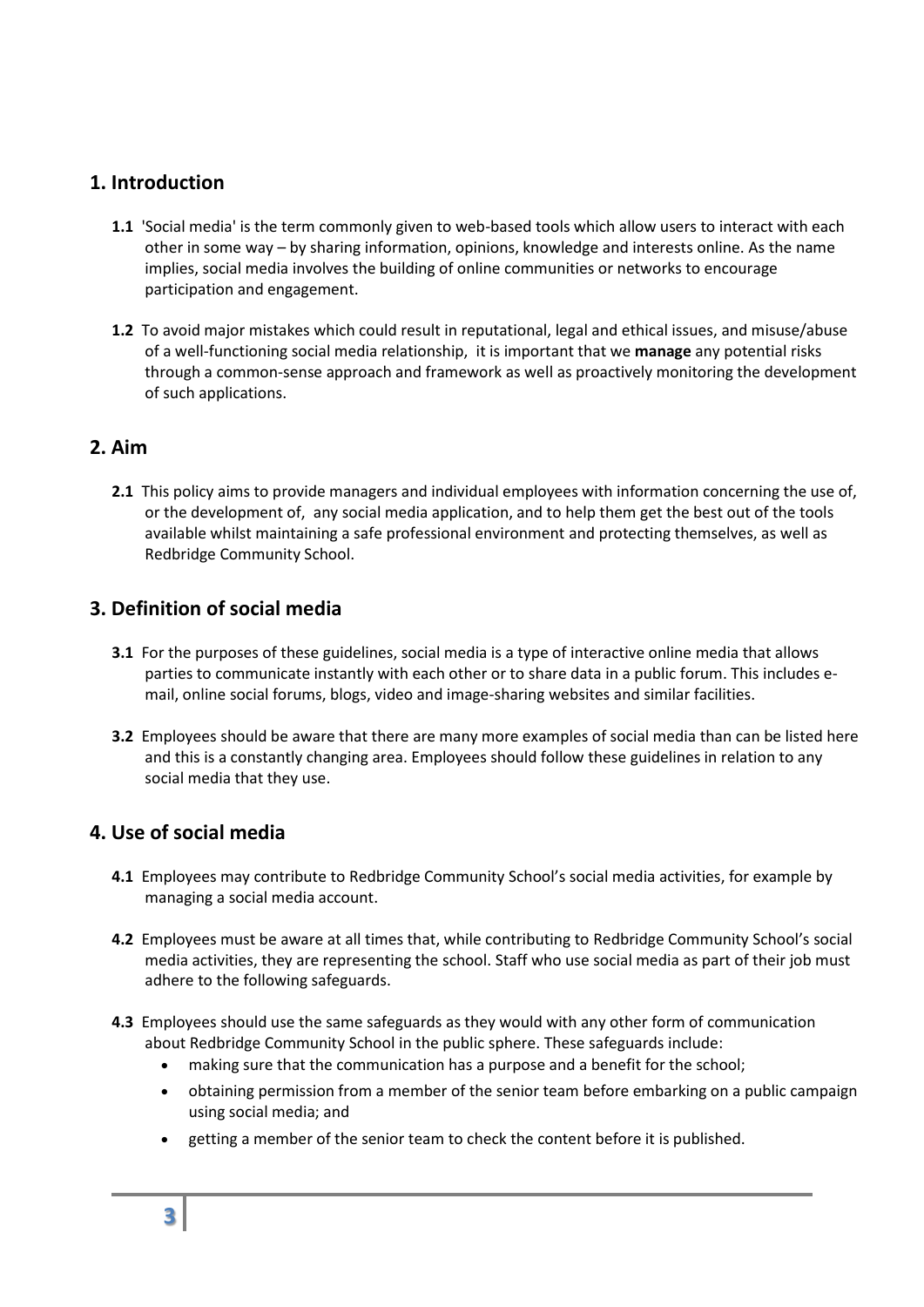- **4.4** Any communications that employees make in a professional capacity through social media must not:
	- breach confidentiality, for example by:
		- o revealing confidential intellectual property or information owned by Redbridge Community School or;
		- $\circ$  giving away confidential information about an individual (such as a colleague) or organisation (such as a partner institution); or
		- $\circ$  discussing the school's internal workings (such as how the school runs on a day to day basis) or;
	- do anything that could be considered discriminatory against, or bullying or harassment of, any individual, for example by:
		- $\circ$  making offensive or derogatory comments relating to sex, gender reassignment, race (including nationality), disability, sexual orientation, religion or belief or age or;
		- $\circ$  using social media to bully another individual (such as an employee of the school); or
		- $\circ$  posting images that are discriminatory or offensive or links to such content or;
	- bring Redbridge Community School into disrepute, for example by:
		- o criticising or arguing with colleagues, parents or competitors or;
		- $\circ$  making defamatory comments about individuals or other organisations or groups; or
		- o posting images that are inappropriate or links to inappropriate content or;
	- breach copyright, for example by:
		- o using someone else's images or written content without permission; or
		- $\circ$  failing to give acknowledgement where permission has been given to reproduce something.
	- Re-posting comments/images/links from another person which do not adhere to all of the above.

#### **5. Monitoring use of social media during work time**

- **5.1** Redbridge Community School reserves the right to monitor employees' internet usage. The school considers that valid reasons for checking an employee's internet usage include suspicions that the employee has:
	- been spending an excessive amount of time using social media websites for non-work-related activity; or
	- acted in a way that is in breach of the rules set out in these guidelines.

#### **6. Social media in your personal life**

- **6.1** Redbridge Community School recognises that many employees make use of social media in a personal capacity. While they are not acting on behalf of the school, employees must be aware that they can damage the school if they are recognised as being one of our employees.
- **6.2** Employees are allowed to say that they work for the school, which recognises that it is natural for its staff sometimes to want to discuss their work on social media.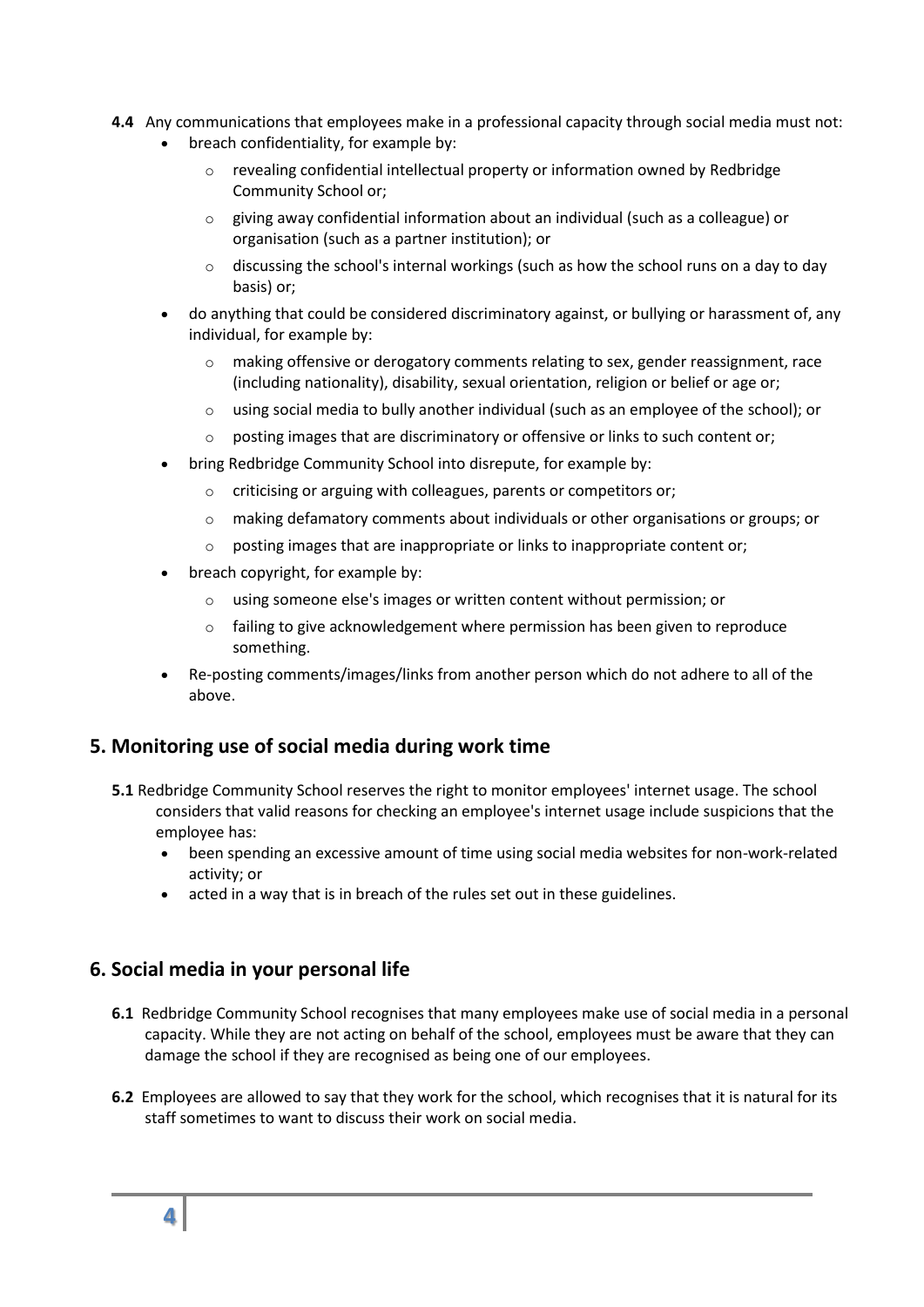- **6.3** If employees do discuss their work on social media (for example, giving opinions on their specialism), they should include on their profile a statement along the following lines: "The views I express here are mine alone and do not necessarily reflect the views of my employer."
- **6.4** Any communications that employees make in a personal capacity through social media must not:
	- breach confidentiality, for example by:
		- $\circ$  revealing confidential intellectual property or information owned by the school or;
		- $\circ$  giving away confidential information about an individual (such as a colleague or partner contact) or organisation (such as a partner institution); or
		- o discussing the school's internal workings (such as how the school runs on a day to day basis) or;
	- do anything that could be considered discriminatory against, or bullying or harassment of, any individual, for example by:
		- o making offensive or derogatory comments relating to sex, gender reassignment, race (including nationality), disability, sexual orientation, religion or belief or age or;
		- o using social media to bully another individual (such as an employee of the school) or;
		- o posting images that are discriminatory or offensive or links to such content or;
	- bring the school into disrepute, for example by:
		- $\circ$  criticising or arguing with students, parents, colleagues, parents or competitors or;
		- $\circ$  making defamatory comments about Redbridge Community School individuals or other organisations or groups or;
		- o posting images that are inappropriate or links to inappropriate content or;
	- breach copyright, for example by:
		- o using someone else's images or written content without permission; or
		- $\circ$  failing to give acknowledgement where permission has been given to reproduce something.
	- Re-posting comments/images/links from another person which do not adhere to all of the above.

#### **7. Disciplinary action over social media use**

**7.1** All employees are required to adhere to these guidelines. Employees should be aware that use of social media in a way that may be deemed as deliberate or inadvertent misuse which could be a breach of these guidelines, may lead to disciplinary action under the school's [Disciplinary Procedure.](https://www.york.ac.uk/admin/hr/resources/policy/disciplinary/) Serious breaches of these guidelines, for example incidents of bullying of colleagues or social media activity causing serious reputational damage to the school, may constitute gross misconduct and may lead to action under the disciplinary procedure up to and including dismissal.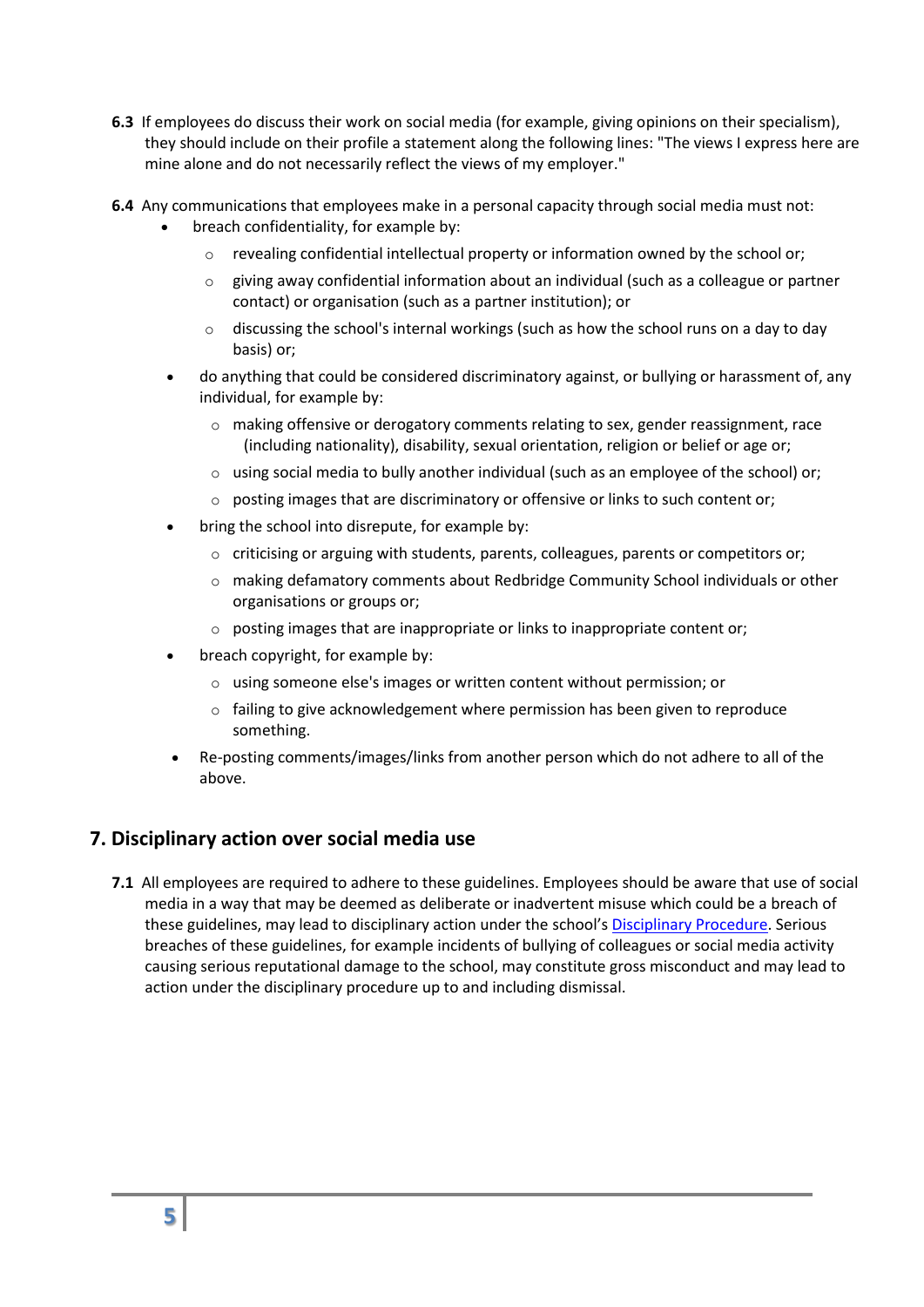#### **8. Review**

- **8.1** The fast changing nature of information technology, particularly in relation to electronic communication incorporating aspects such as social media, means that these guidelines should be reviewed on an annual basis.
- **8.2** If employees have genuine grievances with the school the whistle blowing policy can be utilised when all other avenues have been exhausted.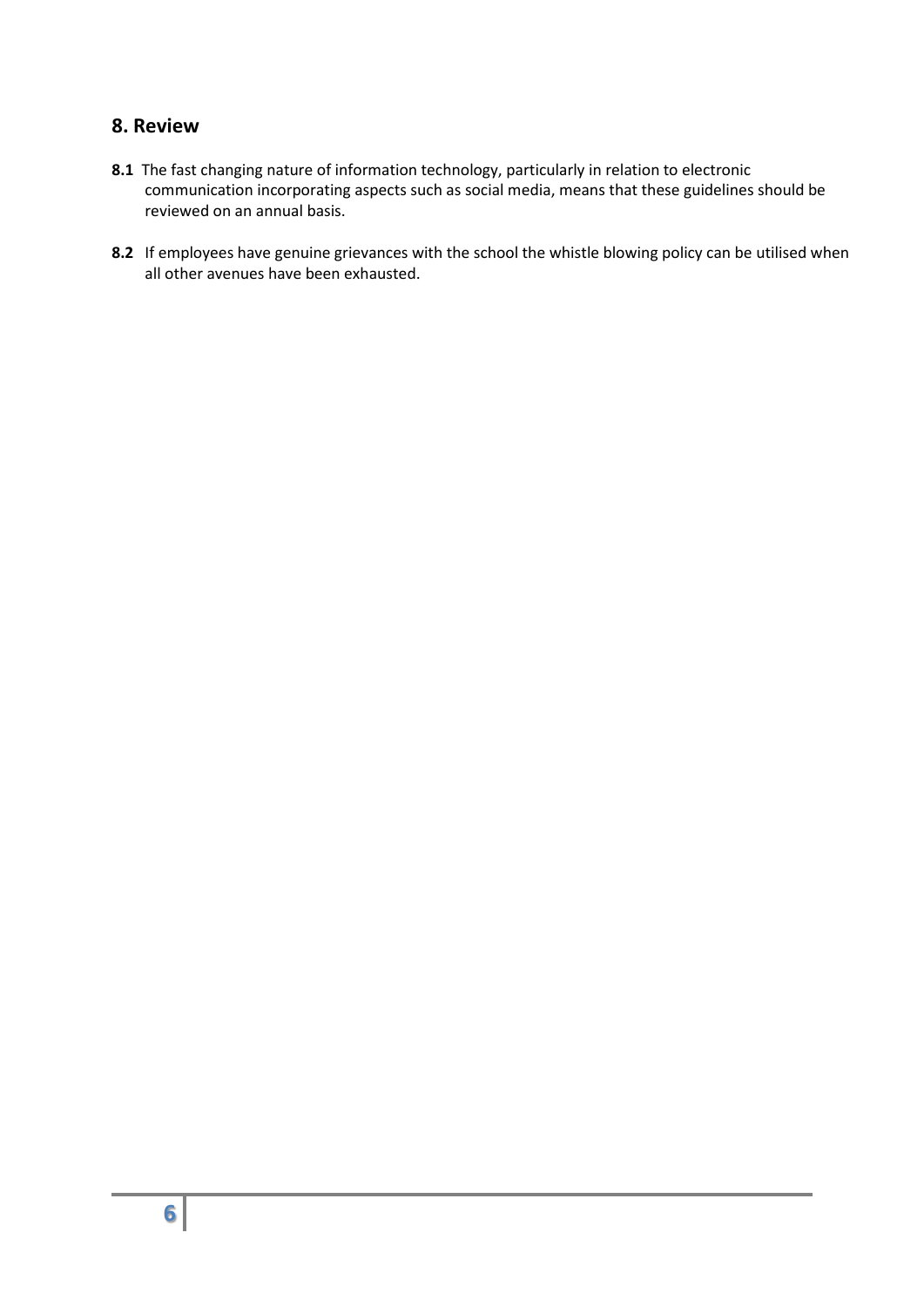We advise all colleagues to observe these guidelines when participating in an online conversation regarding education. Redbridge Community School personnel should refer to the more detailed information available within the school's Social Media Policy.

#### **In brief, our guidelines for engaging on the social Web consist of the following core principles:**

- **1. Honesty about who you are**
- **2. Clarity that your opinions are your own**
- **3. Respect and humility in all communication**
- **4. Good judgement in sharing only public information**
- **5. Awareness that what you say is permanent**

#### **Be honest about who you are**

If the conversation relates to Redbridge Community School, you should identify yourself as working for the school in the content of your post/comment/other content. Best practice is always to be honest about who you are without giving out detailed personal information.

#### **Make it clear that the views expressed are yours**

Include the following notice somewhere in every social media profile you maintain: *"The views I express here are mine alone and do not necessarily reflect the views of my employer."*

#### **You speak for yourself but your actions reflect those of Redbridge Community School**

Unless you have been authorised by the senior team, you cannot speak on behalf of Redbridge Community School. Do not portray yourself as a spokesperson, even an "unofficial" spokesperson, on issues relating to Redbridge Community School. Realise that people may likely form an opinion about the school based on the behaviour of its personnel.

#### **Use your common sense**

It's good practice to keep certain topics confidential. Respect confidentiality. Keep topics focused to matters of public record when speaking about education. Do not disclose the personal information of others.

#### **Mind your manners**

Treat past and present colleagues, and yourself with respect. Avoid posting materials or comments that may be seen as offensive, demeaning, inappropriate, threatening, or abusive. Acknowledge differences of opinion. Respectfully withdraw from discussions that go off topic or become profane.